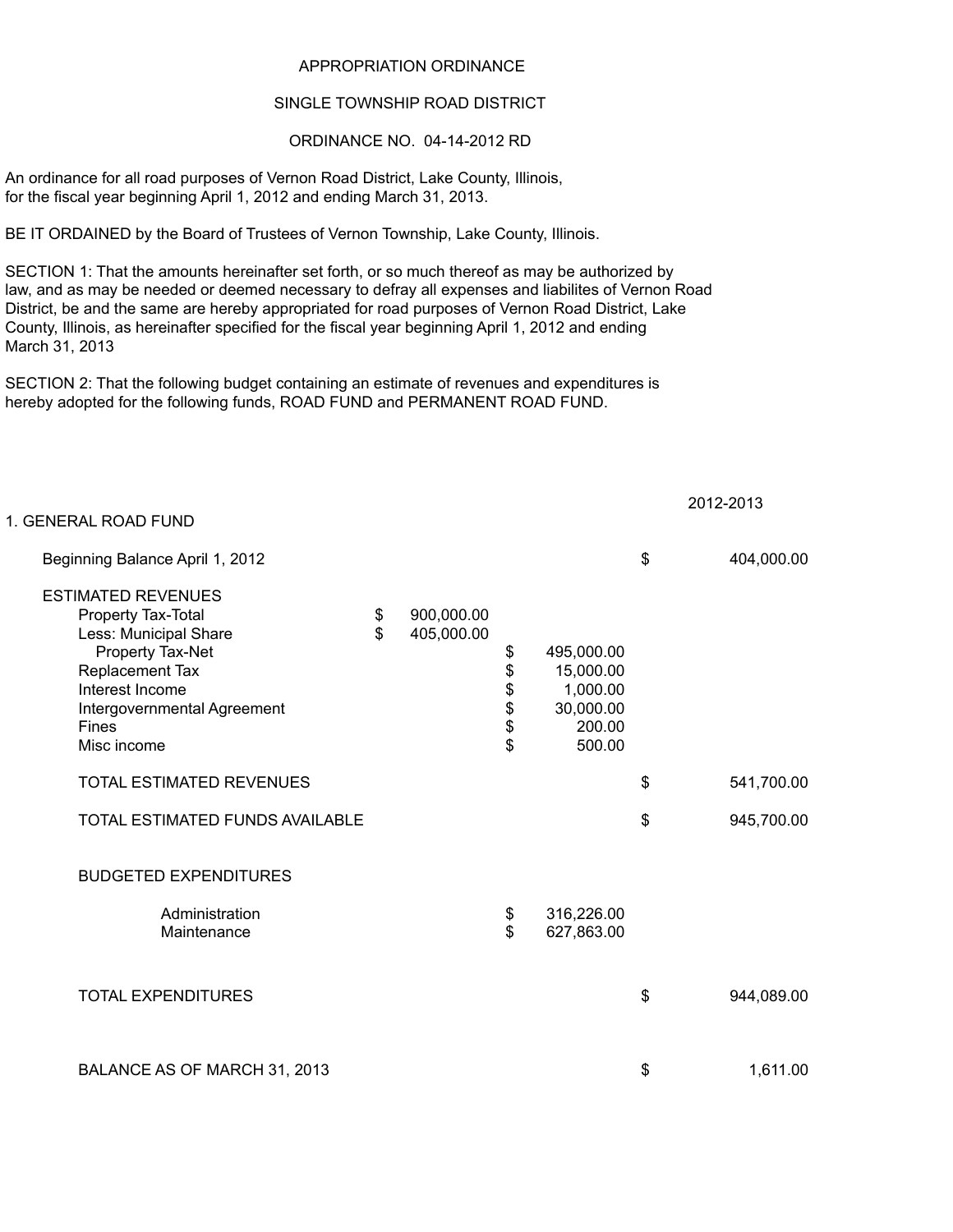| <b>ADMINISTRATION</b><br>Personnel |                                                                                                                                                                                                                            |                                   |                                                                                                                                            |                  |
|------------------------------------|----------------------------------------------------------------------------------------------------------------------------------------------------------------------------------------------------------------------------|-----------------------------------|--------------------------------------------------------------------------------------------------------------------------------------------|------------------|
|                                    | Salaries<br>Health Insurance<br>Unemployment Insurance<br><b>Social Security Contribution</b><br><b>Retirement Contribution</b>                                                                                            | \$<br>\$<br>\$<br>\$<br>\$        | 45,000.00<br>124,000.00<br>900.00<br>5,642.00<br>6,000.00                                                                                  |                  |
|                                    |                                                                                                                                                                                                                            |                                   |                                                                                                                                            | \$<br>181,542.00 |
| <b>Contractual Services</b>        | <b>Accounting Services</b><br><b>Legal Services</b><br>Postage<br>Telephone<br>Publishing<br>Rentals<br><b>Travel Expenses</b><br>Training<br><b>Risk Management Contribution</b><br>License & Testing<br>Uniforms<br>Dues | \$<br>\$<br>\$<br><b>88888888</b> | 5,000.00<br>35,184.00<br>2,700.00<br>9,500.00<br>5,000.00<br>3,000.00<br>2,000.00<br>600.00<br>40,500.00<br>950.00<br>5,000.00<br>1,250.00 |                  |
|                                    |                                                                                                                                                                                                                            |                                   |                                                                                                                                            | \$<br>110,684.00 |
| Commodities                        | <b>Office Supplies</b>                                                                                                                                                                                                     | \$                                | 4,000.00                                                                                                                                   | \$<br>4,000.00   |
| Capital Outlay                     | Equipment                                                                                                                                                                                                                  | \$                                | 10,000.00                                                                                                                                  |                  |
| <b>Total Capital Outlay</b>        |                                                                                                                                                                                                                            |                                   |                                                                                                                                            | \$<br>10,000.00  |
| <b>Other Expenditures</b>          | Miscellaneous Expenses<br>Municipal Replacement Tax<br><b>Bonds</b>                                                                                                                                                        | \$<br>\$<br>\$                    | 4,000.00<br>6,000.00                                                                                                                       |                  |
|                                    | Total other expenditures                                                                                                                                                                                                   |                                   |                                                                                                                                            | \$<br>10,000.00  |
| <b>TOTAL ADMINISTRATION</b>        |                                                                                                                                                                                                                            |                                   |                                                                                                                                            | \$<br>316,226.00 |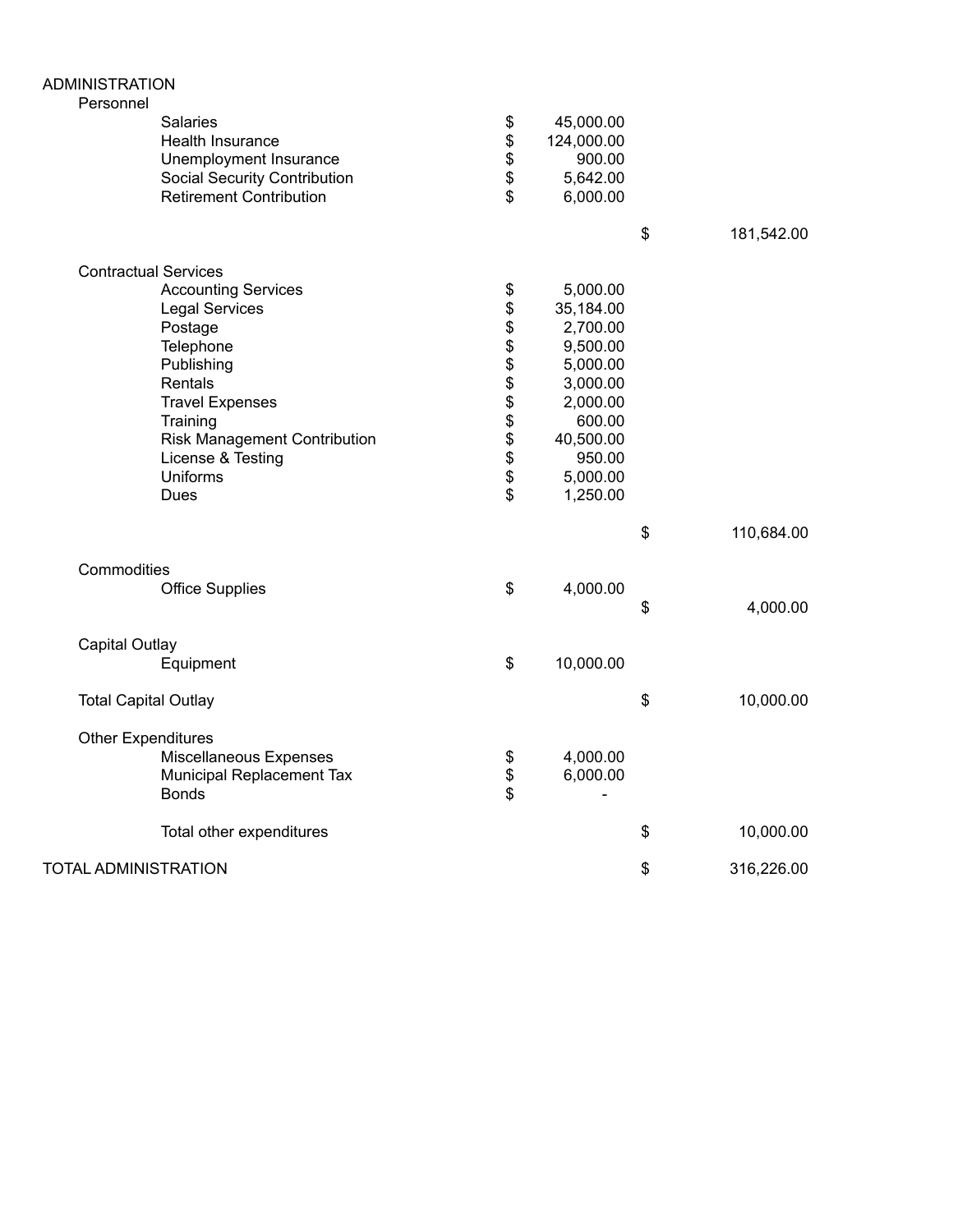## MAINTENANCE

| <b>Salaries</b> |                                                                                                                                                                                                                                                                                                                                                                                                                                                                                                                                                                                                                                                             | 140,000.00                                                                                                                          |                                                                                                                                                                                                         |                      |
|-----------------|-------------------------------------------------------------------------------------------------------------------------------------------------------------------------------------------------------------------------------------------------------------------------------------------------------------------------------------------------------------------------------------------------------------------------------------------------------------------------------------------------------------------------------------------------------------------------------------------------------------------------------------------------------------|-------------------------------------------------------------------------------------------------------------------------------------|---------------------------------------------------------------------------------------------------------------------------------------------------------------------------------------------------------|----------------------|
|                 |                                                                                                                                                                                                                                                                                                                                                                                                                                                                                                                                                                                                                                                             | 17,185.00                                                                                                                           |                                                                                                                                                                                                         |                      |
| <b>IMRF</b>     | \$                                                                                                                                                                                                                                                                                                                                                                                                                                                                                                                                                                                                                                                          | 23,985.00                                                                                                                           |                                                                                                                                                                                                         |                      |
|                 |                                                                                                                                                                                                                                                                                                                                                                                                                                                                                                                                                                                                                                                             |                                                                                                                                     |                                                                                                                                                                                                         |                      |
|                 |                                                                                                                                                                                                                                                                                                                                                                                                                                                                                                                                                                                                                                                             |                                                                                                                                     | \$                                                                                                                                                                                                      | 181,170.00           |
|                 |                                                                                                                                                                                                                                                                                                                                                                                                                                                                                                                                                                                                                                                             |                                                                                                                                     |                                                                                                                                                                                                         |                      |
|                 |                                                                                                                                                                                                                                                                                                                                                                                                                                                                                                                                                                                                                                                             |                                                                                                                                     |                                                                                                                                                                                                         |                      |
|                 |                                                                                                                                                                                                                                                                                                                                                                                                                                                                                                                                                                                                                                                             |                                                                                                                                     |                                                                                                                                                                                                         |                      |
|                 |                                                                                                                                                                                                                                                                                                                                                                                                                                                                                                                                                                                                                                                             |                                                                                                                                     |                                                                                                                                                                                                         |                      |
|                 |                                                                                                                                                                                                                                                                                                                                                                                                                                                                                                                                                                                                                                                             |                                                                                                                                     |                                                                                                                                                                                                         |                      |
|                 |                                                                                                                                                                                                                                                                                                                                                                                                                                                                                                                                                                                                                                                             |                                                                                                                                     |                                                                                                                                                                                                         |                      |
|                 |                                                                                                                                                                                                                                                                                                                                                                                                                                                                                                                                                                                                                                                             |                                                                                                                                     |                                                                                                                                                                                                         |                      |
|                 |                                                                                                                                                                                                                                                                                                                                                                                                                                                                                                                                                                                                                                                             |                                                                                                                                     |                                                                                                                                                                                                         |                      |
|                 |                                                                                                                                                                                                                                                                                                                                                                                                                                                                                                                                                                                                                                                             |                                                                                                                                     |                                                                                                                                                                                                         |                      |
|                 |                                                                                                                                                                                                                                                                                                                                                                                                                                                                                                                                                                                                                                                             |                                                                                                                                     |                                                                                                                                                                                                         |                      |
|                 |                                                                                                                                                                                                                                                                                                                                                                                                                                                                                                                                                                                                                                                             |                                                                                                                                     |                                                                                                                                                                                                         |                      |
|                 |                                                                                                                                                                                                                                                                                                                                                                                                                                                                                                                                                                                                                                                             |                                                                                                                                     |                                                                                                                                                                                                         | 237,905.00           |
|                 |                                                                                                                                                                                                                                                                                                                                                                                                                                                                                                                                                                                                                                                             |                                                                                                                                     |                                                                                                                                                                                                         |                      |
|                 |                                                                                                                                                                                                                                                                                                                                                                                                                                                                                                                                                                                                                                                             |                                                                                                                                     |                                                                                                                                                                                                         |                      |
|                 |                                                                                                                                                                                                                                                                                                                                                                                                                                                                                                                                                                                                                                                             |                                                                                                                                     |                                                                                                                                                                                                         |                      |
|                 |                                                                                                                                                                                                                                                                                                                                                                                                                                                                                                                                                                                                                                                             |                                                                                                                                     |                                                                                                                                                                                                         |                      |
|                 |                                                                                                                                                                                                                                                                                                                                                                                                                                                                                                                                                                                                                                                             |                                                                                                                                     |                                                                                                                                                                                                         | 35,000.00            |
|                 |                                                                                                                                                                                                                                                                                                                                                                                                                                                                                                                                                                                                                                                             |                                                                                                                                     |                                                                                                                                                                                                         |                      |
|                 |                                                                                                                                                                                                                                                                                                                                                                                                                                                                                                                                                                                                                                                             |                                                                                                                                     |                                                                                                                                                                                                         |                      |
|                 |                                                                                                                                                                                                                                                                                                                                                                                                                                                                                                                                                                                                                                                             |                                                                                                                                     |                                                                                                                                                                                                         |                      |
|                 |                                                                                                                                                                                                                                                                                                                                                                                                                                                                                                                                                                                                                                                             |                                                                                                                                     |                                                                                                                                                                                                         |                      |
|                 |                                                                                                                                                                                                                                                                                                                                                                                                                                                                                                                                                                                                                                                             |                                                                                                                                     |                                                                                                                                                                                                         |                      |
|                 |                                                                                                                                                                                                                                                                                                                                                                                                                                                                                                                                                                                                                                                             |                                                                                                                                     |                                                                                                                                                                                                         |                      |
|                 |                                                                                                                                                                                                                                                                                                                                                                                                                                                                                                                                                                                                                                                             |                                                                                                                                     | \$                                                                                                                                                                                                      | 169,788.00           |
|                 |                                                                                                                                                                                                                                                                                                                                                                                                                                                                                                                                                                                                                                                             |                                                                                                                                     |                                                                                                                                                                                                         |                      |
|                 |                                                                                                                                                                                                                                                                                                                                                                                                                                                                                                                                                                                                                                                             |                                                                                                                                     |                                                                                                                                                                                                         |                      |
|                 |                                                                                                                                                                                                                                                                                                                                                                                                                                                                                                                                                                                                                                                             |                                                                                                                                     |                                                                                                                                                                                                         |                      |
|                 |                                                                                                                                                                                                                                                                                                                                                                                                                                                                                                                                                                                                                                                             |                                                                                                                                     | \$                                                                                                                                                                                                      | 4,000.00             |
|                 |                                                                                                                                                                                                                                                                                                                                                                                                                                                                                                                                                                                                                                                             |                                                                                                                                     |                                                                                                                                                                                                         |                      |
|                 |                                                                                                                                                                                                                                                                                                                                                                                                                                                                                                                                                                                                                                                             |                                                                                                                                     |                                                                                                                                                                                                         | 627,863.00           |
|                 |                                                                                                                                                                                                                                                                                                                                                                                                                                                                                                                                                                                                                                                             |                                                                                                                                     |                                                                                                                                                                                                         |                      |
|                 |                                                                                                                                                                                                                                                                                                                                                                                                                                                                                                                                                                                                                                                             |                                                                                                                                     |                                                                                                                                                                                                         | 944,089.00           |
|                 |                                                                                                                                                                                                                                                                                                                                                                                                                                                                                                                                                                                                                                                             |                                                                                                                                     |                                                                                                                                                                                                         |                      |
|                 |                                                                                                                                                                                                                                                                                                                                                                                                                                                                                                                                                                                                                                                             |                                                                                                                                     | \$                                                                                                                                                                                                      | 1,611.00             |
|                 |                                                                                                                                                                                                                                                                                                                                                                                                                                                                                                                                                                                                                                                             |                                                                                                                                     | \$                                                                                                                                                                                                      | 945,700.00           |
|                 | <b>Social Security Contribution</b><br><b>Contractural Services</b><br>Maintenance Service Building<br>Maintenance Service - Equipment<br>Maintenance Service - Road<br>Maintenance Service - Bridge<br>Maintenance Service - Snow Removal<br><b>Engineering Service</b><br><b>Utilities</b><br>Rentals<br>Refuse<br>Commodities<br><b>Operating Supplies</b><br>Automotive Fuel/Oil<br><b>Captial Outlay</b><br><b>Building</b><br>Equipment<br>Other Improvements<br>Land Acquisition /Construction<br><b>Other Expenditures</b><br>Miscellaneous Expenses<br>TOTAL MAINTENANCE<br><b>ESTIMATED EXPENDITURES</b><br>ESTIMATED CASH ON HAND MARCH 31, 2013 | \$<br>\$<br>\$<br>\$<br>\$<br>\$<br>\$\$\$<br>\$<br>\$<br>\$<br>\$<br>\$<br>\$<br>\$<br>\$<br>ESTIMATED CASH ON HAND/APPROPRIATIONS | 41,000.00<br>20,000.00<br>65,905.00<br>5,000.00<br>5,000.00<br>40,000.00<br>40,000.00<br>6,000.00<br>15,000.00<br>20,000.00<br>15,000.00<br>76,000.00<br>78,788.00<br>10,000.00<br>5,000.00<br>4,000.00 | \$<br>\$<br>\$<br>\$ |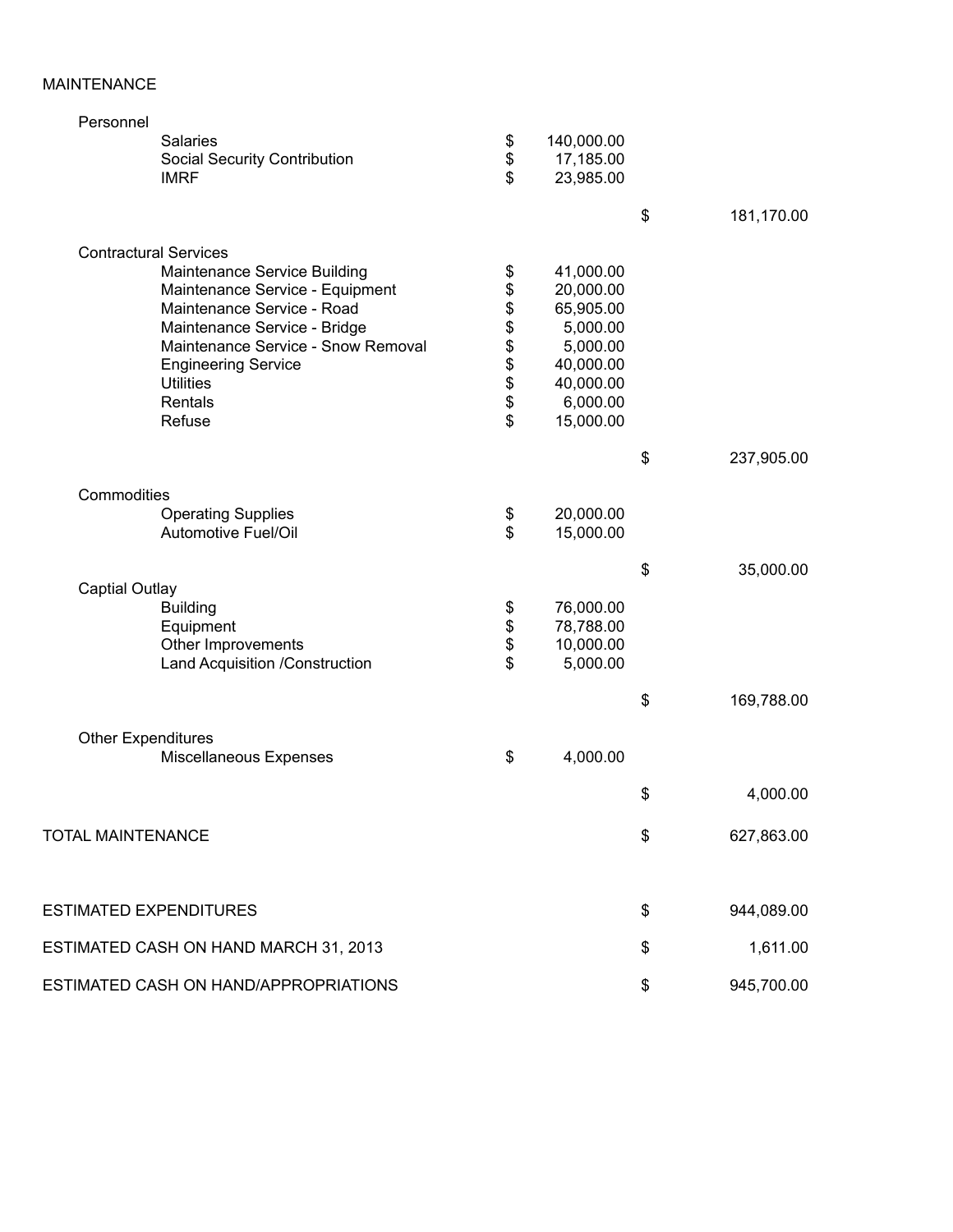| Beginning Balance April 1, 2012                                                                                                                                      | \$                                              | 1,098,600.00                                                                 |                    |
|----------------------------------------------------------------------------------------------------------------------------------------------------------------------|-------------------------------------------------|------------------------------------------------------------------------------|--------------------|
| <b>Estimated Revenues</b><br>Property Tax<br>\$<br>880,000.00<br>Interest Income<br>\$<br>2,000.00<br>Misc Income<br>\$<br>500.00<br><b>Total Estimated Revenues</b> | \$                                              | 882,500.00                                                                   |                    |
| PTEL Adj: Monies returned to county                                                                                                                                  |                                                 |                                                                              | \$<br>500,000.00   |
| <b>Total Estimated Funds Available</b>                                                                                                                               |                                                 |                                                                              | \$<br>1,481,100.00 |
| <b>Budgeted Expenditures</b>                                                                                                                                         |                                                 |                                                                              |                    |
| Personnel<br><b>Salaries</b><br><b>Social Security Contributions</b><br><b>IMRF</b>                                                                                  | \$<br>\$<br>\$                                  | 252,500.00<br>24,379.00<br>27,500.00                                         |                    |
|                                                                                                                                                                      |                                                 |                                                                              | \$<br>304,379.00   |
| <b>Contractural Services</b><br>Maintenance Service-Road<br><b>Engineering Service</b><br>Rentals<br>Drainage<br>Road Improvements<br>Land ROW                       | \$<br>$\boldsymbol{\$}$<br>\$<br>\$<br>\$<br>\$ | 40,000.00<br>60,000.00<br>10,000.00<br>300,000.00<br>500,000.00<br>40,000.00 |                    |
|                                                                                                                                                                      |                                                 |                                                                              | \$<br>950,000.00   |
| Commodities<br>Maintenance Supplies Road<br><b>Operating Supplies</b><br>Automotive Fuel/Oil                                                                         | \$<br>\$<br>\$                                  | 100,000.00<br>35,000.00<br>21,199.00                                         |                    |
|                                                                                                                                                                      |                                                 |                                                                              | \$<br>156,199.00   |
| <b>Other Expenditures</b><br>Miscellaneous Expenses                                                                                                                  | \$                                              | 5,000.00                                                                     |                    |
|                                                                                                                                                                      |                                                 |                                                                              | \$<br>5,000.00     |
| ESTIMATED EXPENDITURES                                                                                                                                               |                                                 |                                                                              | \$<br>1,415,578.00 |
| ESTIMATED CASH ON HAND MARCH 31, 2013                                                                                                                                |                                                 |                                                                              | \$<br>65,522.00    |
| ESTIMATED CASH ON HAND/APPROPRIATIONS                                                                                                                                |                                                 |                                                                              | \$<br>1,481,100.00 |